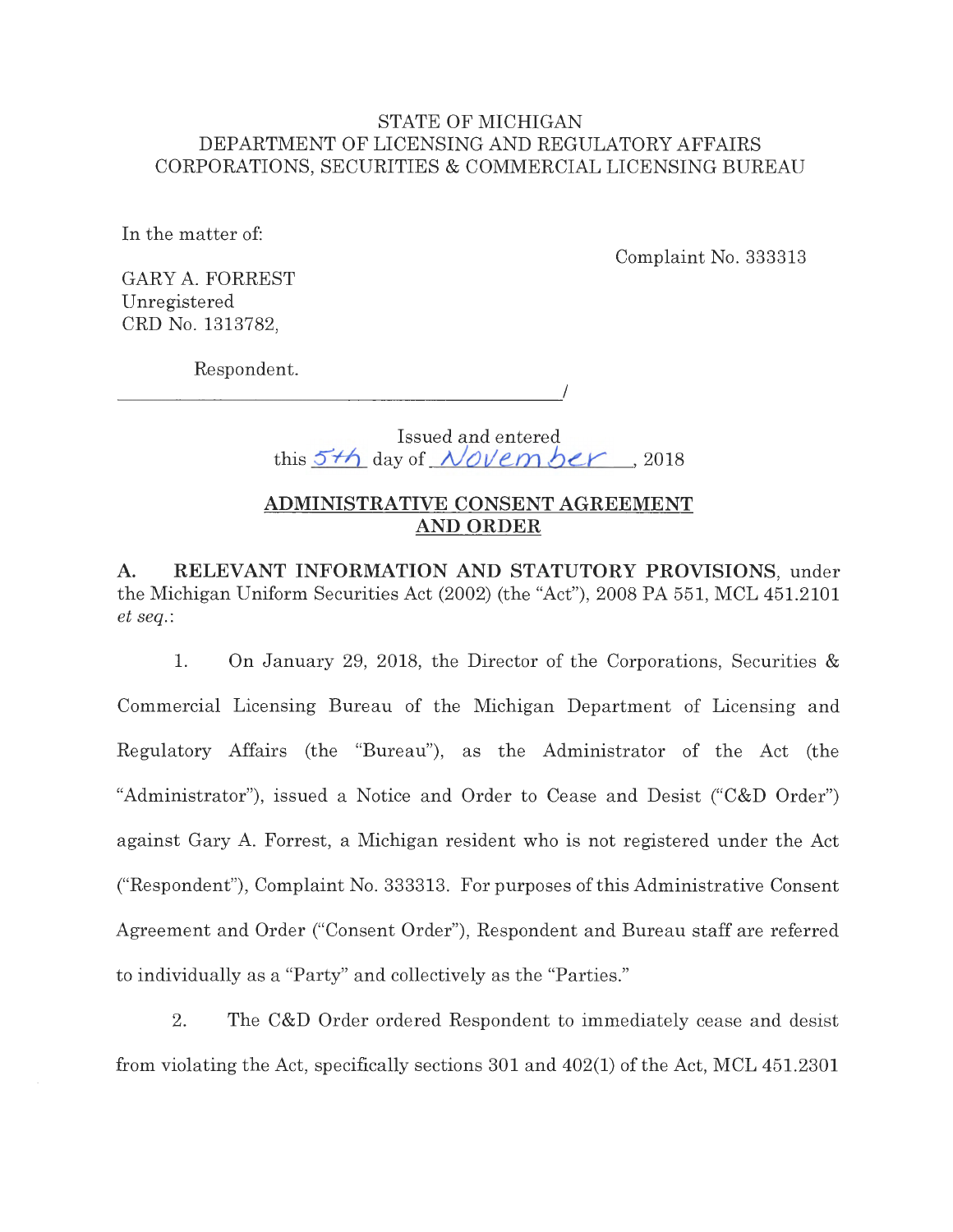and 451.2402(1), and further notified Respondent that the Administrator intended to impose a civil fine against him in the amount of \$32,900 under MCL 451.2604(4)(a).

3. The C&D Order was immediately effective pursuant to MCL 451.2604(2); however, Respondent timely requested an administrative hearing on the C&D Order under MCL 451.2604(2) and (3) (the "Hearing Request"). Thereafter, the Parties waived the 15-day statutory requirement to schedule a hearing and agreed to hold Respondent's Hearing Request in abeyance while negotiating possible resolution through this Consent Order.

4. As a result of negotiations, the Parties agree to and recommend that the Administrator order a settlement of this matter under the terms and conditions set forth in this Consent Order.

## **B. AGREEMENT**

The Parties agree to resolve the C&D Order under the following terms and conditions:

1. Respondent agrees to comply with the Act in connection with all future conduct and activities, including but not limited to ensuring that he is registered or exempt before effecting any further securities transactions in Michigan and ensuring that any securities he offers or sells in Michigan are registered or exempt.

2. Respondent agrees to pay the Bureau a reduced civil fine in the settlement amount of Three Thousand and 00/100 Dollars (\$3,000.00) (the "Reduced Civil Fine"). Respondent agrees to pay the Reduced Civil Fine within sixty (60) calendar days after the mailing date of this Consent Order, once entered. The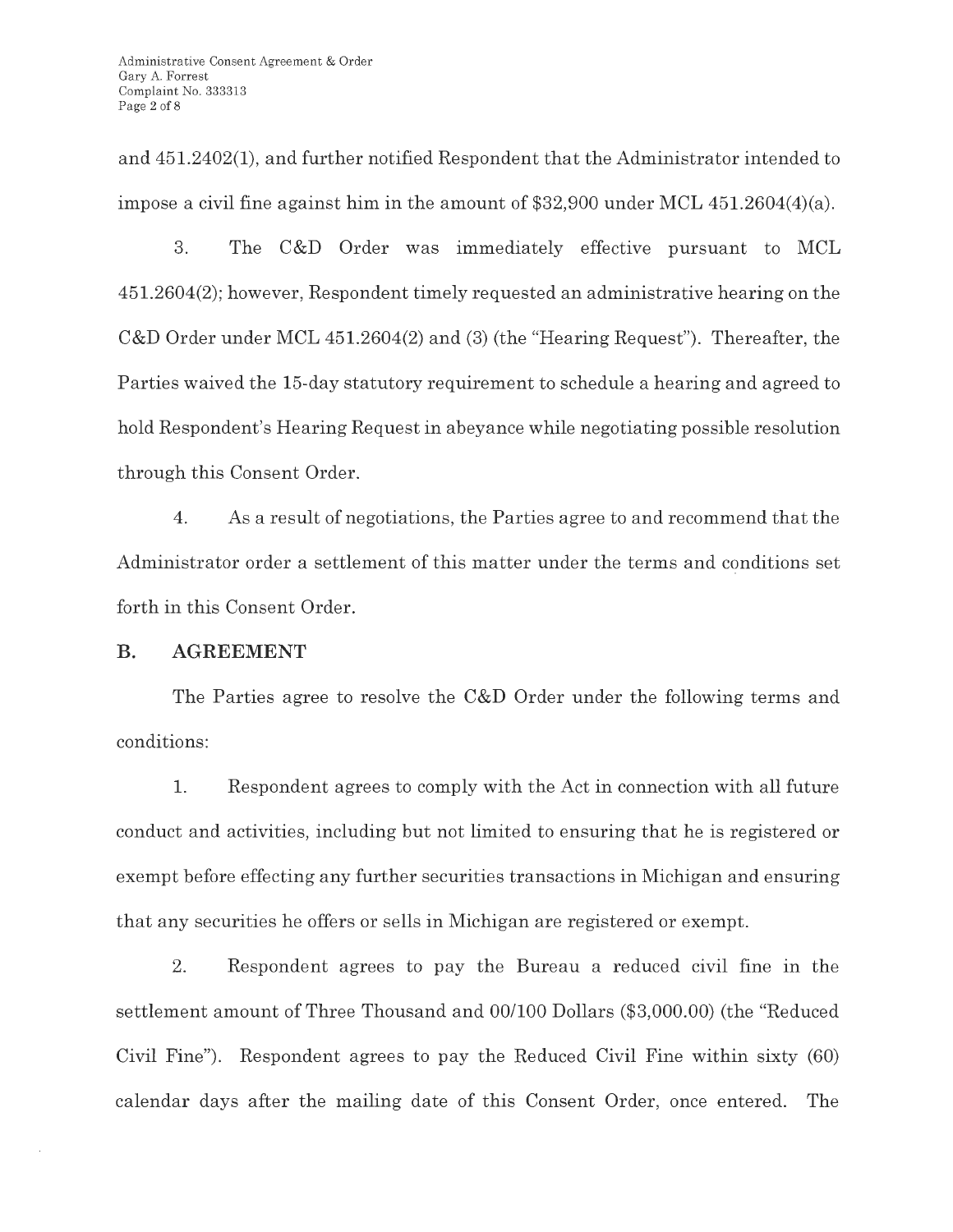Reduced Civil Fine must be paid by cashier's check or money order made payable to the "State of Michigan," contain identifying information (name and "Complaint No. 333313"), and be mailed to the Bureau at the following address:

Corporations, Securities & Commercial Licensing Bureau Securities & Audit Division - Final Order Monitoring P.O. Box 30018 Lansing, MI 48909

If any portion of the Reduced Civil Fine is overdue, the Administrator may refer it to the Michigan Department of Treasury for collection action against Respondent. In addition, and consistent with Paragraph B.13. below, the Administrator reserves the right to take other available legal action to enforce payment of and collect the Reduced Civil Fine.

3. The Bureau will report and publish this Consent Order according to its

current policy, as follows:

• This Consent Order is a public record required to be published and made available to the public, consistent with section 11 of the Michigan Freedom of Information Act, MCL 15.241. The Bureau will publish this Consent Order consistent with its current policy, whereby copies of orders issued under the Act are posted to the Bureau's website and a summary of order content is included in monthly disciplinary action reports separately published on the Bureau's website. Following entry of the attached Order, the Bureau will file a Form U6 with the Central Registration Depository reflecting the Parties' resolution of the C&D Order under this Consent Order.

4. Notwithstanding the potential application of MCL 451.2412(9), this Consent Order expressly preserves the Bureau's and Administrator's ability to rely on and assert, in any future proceeding under the Act, all activities, conduct, and alleged Act violations by Respondent contained in or relating to the C&D Order.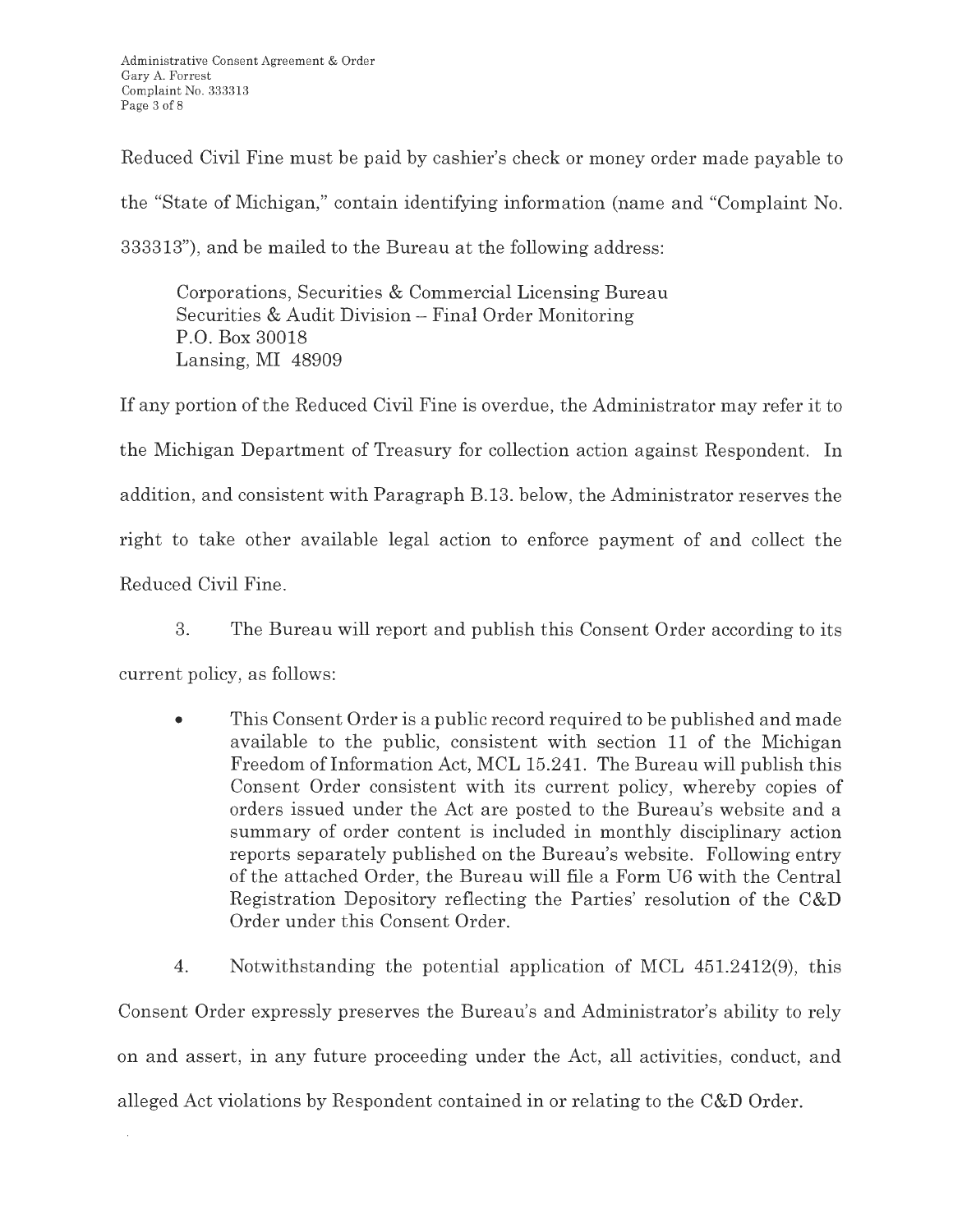Administrative Consent Agreement & Order Gary A. Forrest Complaint No. 333313 Page 4 of 8

5. Respondent neither admits nor denies the allegations in the C&D Order or any wrongdoing in connection with this matter, and consents to entry of this Consent Order only for the purpose of resolving the C&D Order in an expeditious fashion that avoids the time and expense associated with an administrative proceeding on the Hearing Request and any appeals therefrom. The Parties agree that this Consent Order is automatically admissible in a proceeding to enforce its provisions or in any administrative proceeding under the Act.

6. The Parties agree that this Consent Order resolves only Respondent's activities, conduct, and alleged Act violations contained in the C&D Order, but it does not address or resolve any other activities, conduct, or potential Act violations engaged in by Respondent not expressly contained in the C&D Order or occurring after the date this Consent Order is entered.

7. Respondent agrees that, effective upon entry of this Consent Order, his Hearing Request is automatically revoked without further action by the Parties.

8. Respondent agrees to cooperate with the Bureau and comply with any reasonable investigative demands made by the Bureau in the future for purposes of ensuring compliance with this Consent Order or the Act.

9. Respondent acknowledges and agrees that: (a) the Administrator has jurisdiction and authority to enter this Consent Order; (b) the Administrator may enter this Consent Order without any further notice to Respondent; and (c) upon entry of this Consent Order, it is final and binding, and Respondent waives any right to a hearing or appeal of this Consent Order and the C&D Order under the Act, the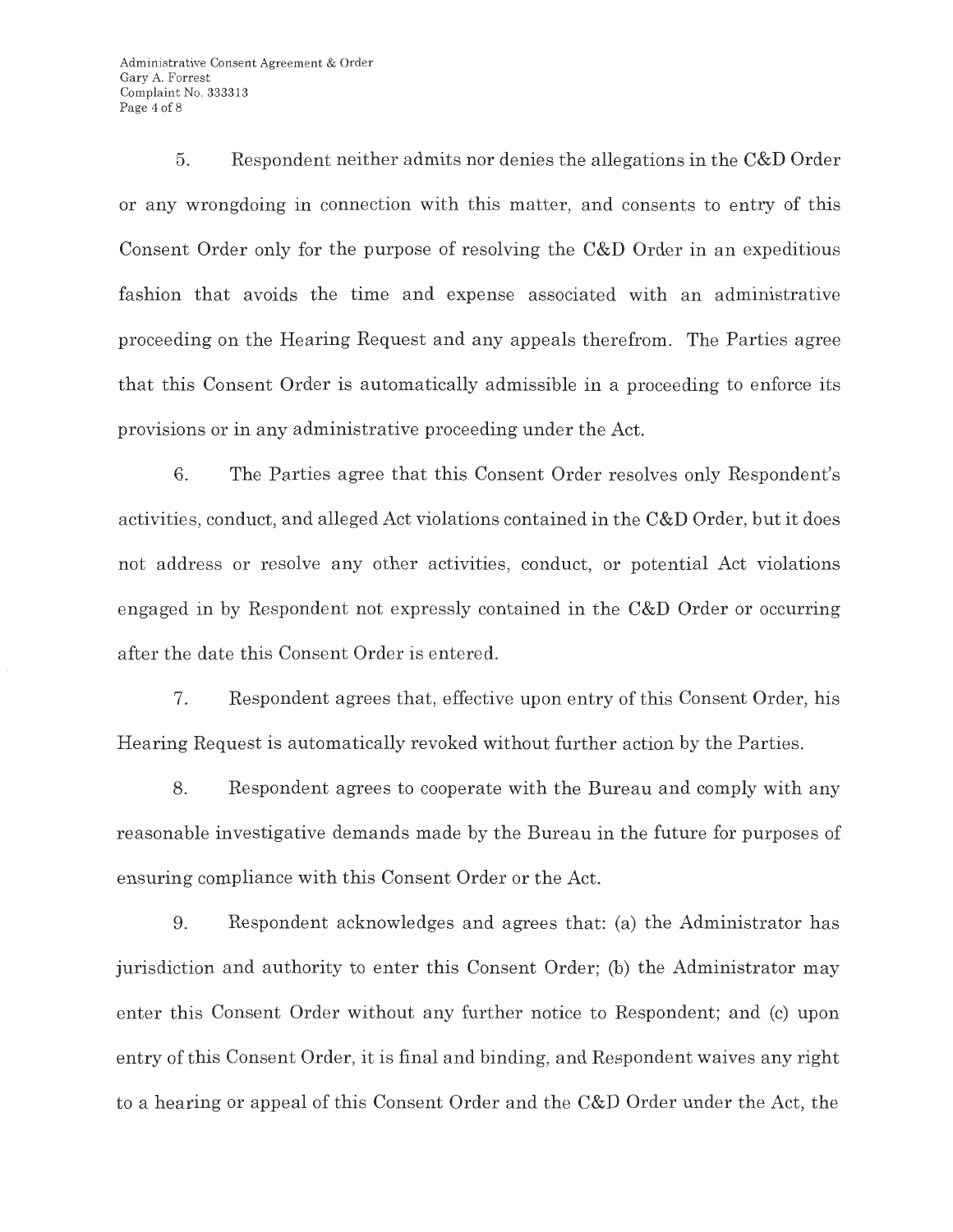rules promulgated under the Act or the predecessor Act, the Administrative Procedures Act of 1969, 1969 PA 306, MCL 24.201 *et seq.,* or other applicable law.

10. The Parties understand and agree that this Consent Order will be presented to the Administrator for her final approval as evidenced by its entry, and that the Administrator may, in her sole discretion, decide to accept or reject this Consent Order. If the Administrator accepts this Consent Order by entering it, this Consent Order becomes fully effective and binding in accordance with Paragraph B.9. above. If the Administrator rejects this Consent Order by refusing to enter it, the Parties waive any objection to submitting the Hearing Request for adjudication through a formal administrative proceeding and the Administrator remaining the final decisionmaker at the conclusion of that proceeding.

11. The Parties acknowledge and agree that this Consent Order contains the entire understanding of the Parties and supersedes and forever terminates all prior and contemporaneous representations, promises, agreements, understandings, and negotiations, whether oral or written, with respect to its subject matter. The Parties further agree that this Consent Order may only be amended, modified, or supplemented by a duly executed writing signed by each Party and approved by Order of the Administrator.

12. The Parties acknowledge and represent that: (a) each Party has read this Consent Order in its entirety and fully understands all of its terms, conditions, ramifications, and consequences; (b) each Party unconditionally consents to the terms of this Consent Order; (c) each Party has consulted with or had ample opportunity to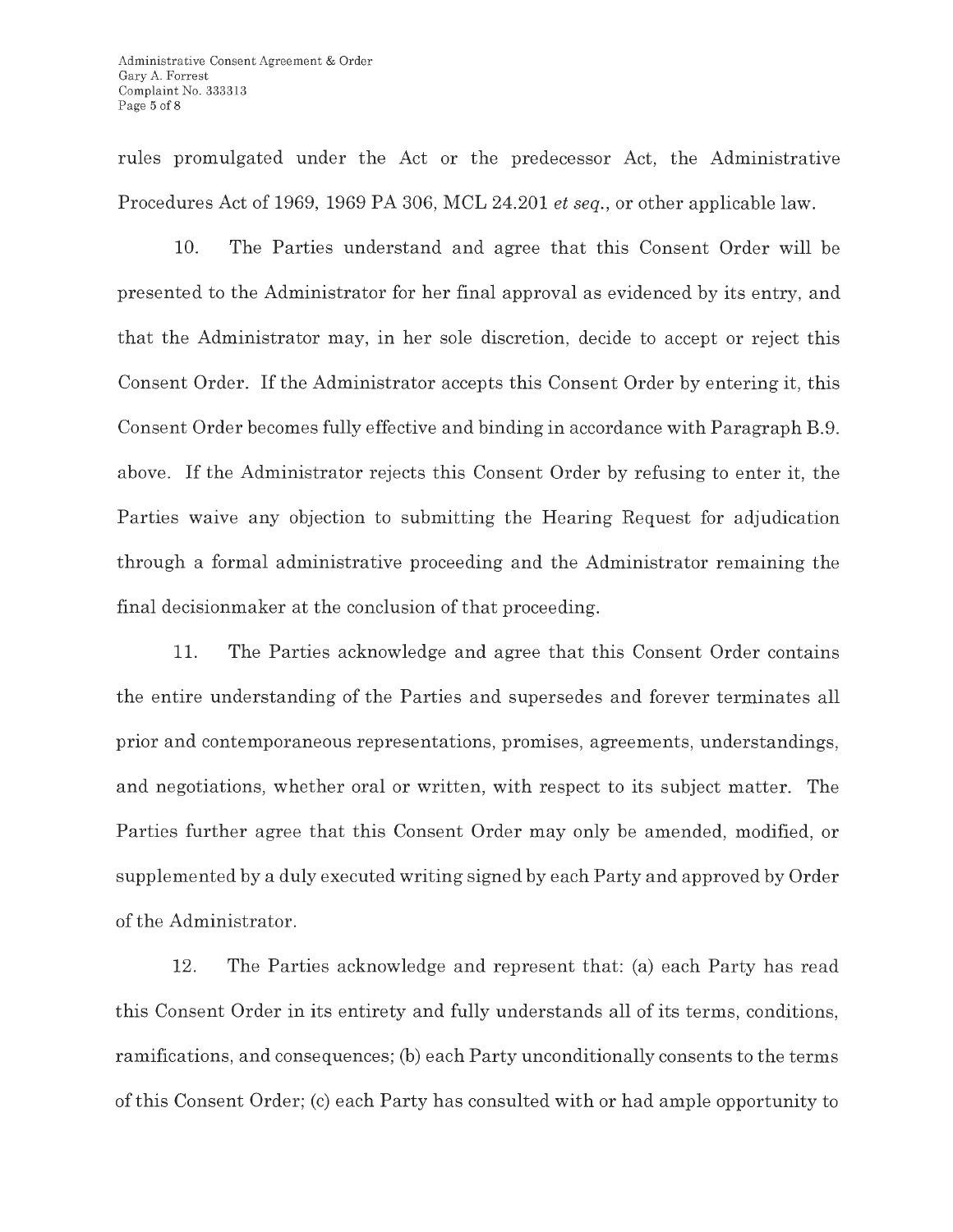consult with legal counsel of his, her, or its choosing prior to executing this Consent Order; (d) each Party has freely and voluntarily signed this Consent Order; and (e) the consideration received by each Party as described in this Consent Order is adequate.

13. The Parties acknowledge and agree that the Administrator retains the right to pursue any action or proceeding permitted by law to enforce the provisions of this Consent Order.

14. The Parties agree that facsimile or electronically-transmitted signatures may be submitted in connection with this Consent Order and are binding on that Party to the same extent as an original signature.

[This space left intentionally blank; Signature Page and Order follow]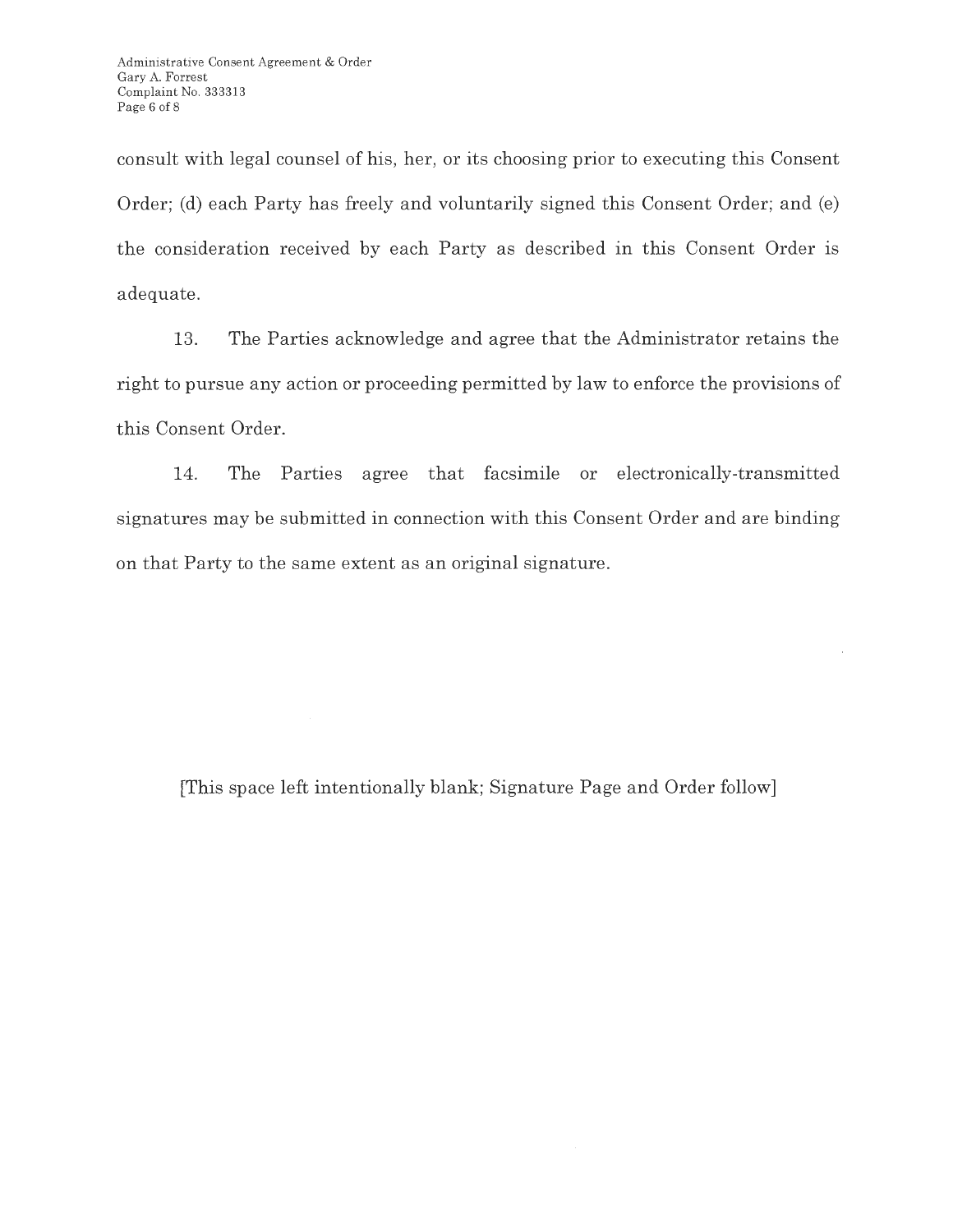Administrative Consent Agreement & Order Complaint No. 333313 Page 7 of 8 Administrative Consent Agreement & Order<br>Gary A. Forrest<br>Complete Ne. 222212

Through their signatures, the Parties agree to the above terms and

conditions.

fore Signed: <u>Aay / Torrest</u>

Dated:  $9/18/2018$ 

Approved by:

Signed: \_\_\_\_\_\_\_\_ ......\_ \_\_\_\_\_\_ \_

 $\mathcal{L}$ 

Dated: \_\_\_\_\_\_\_\_\_ \_

Timothy L. Teague Securities & Audit Division Director Corporations, Securities & Commercial Licensing Bureau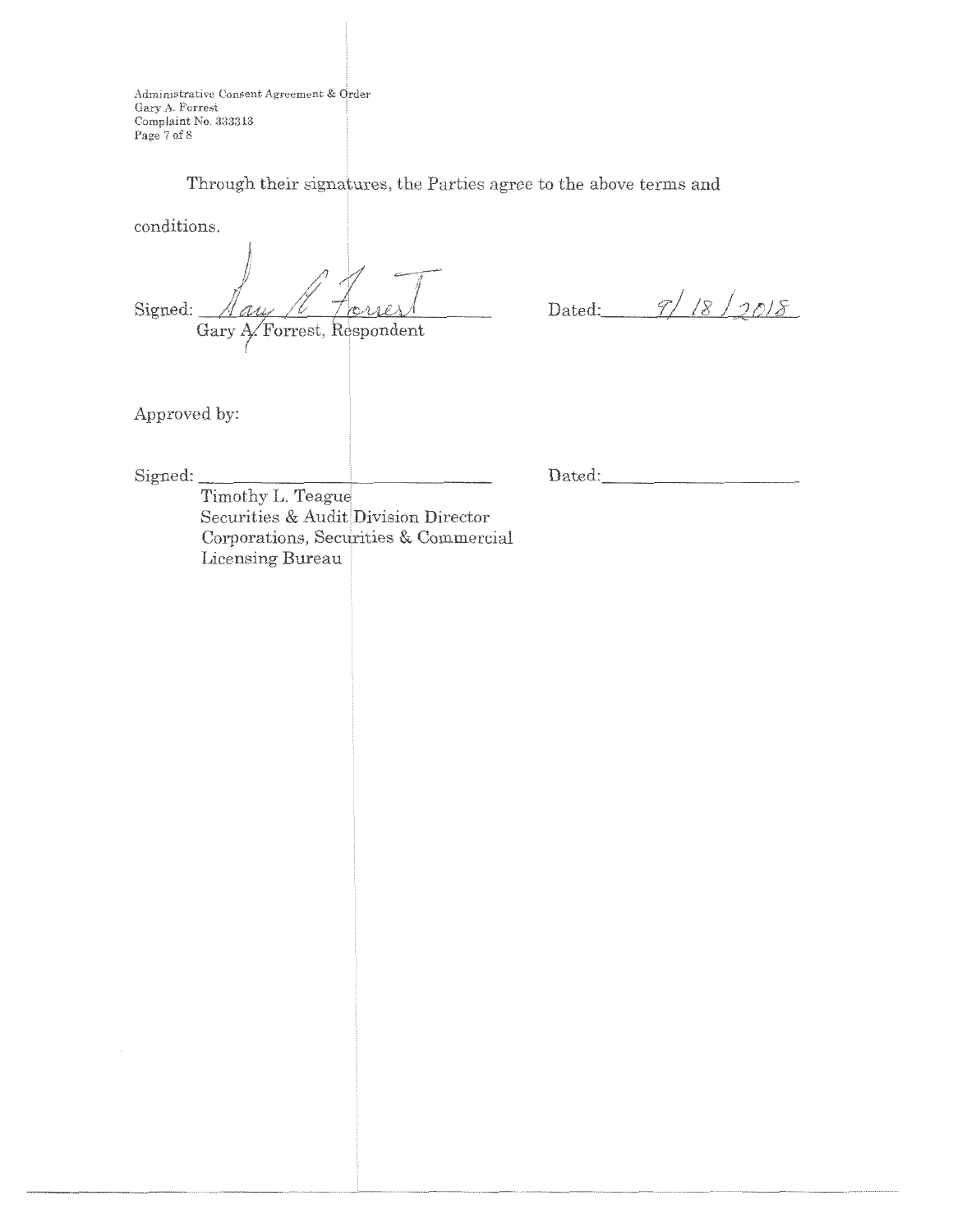Through their signatures, the Parties agree to the above terms and

conditions.

Signed:

Gary A. Forrest, Respondent

Dated:

Approved by:

Signed: **Ismathy** L league

Timothy L. Teague Securities & Audit Division Director Corporations, Securities & Commercial Licensing Bureau

Dated:  $0.30 - 18$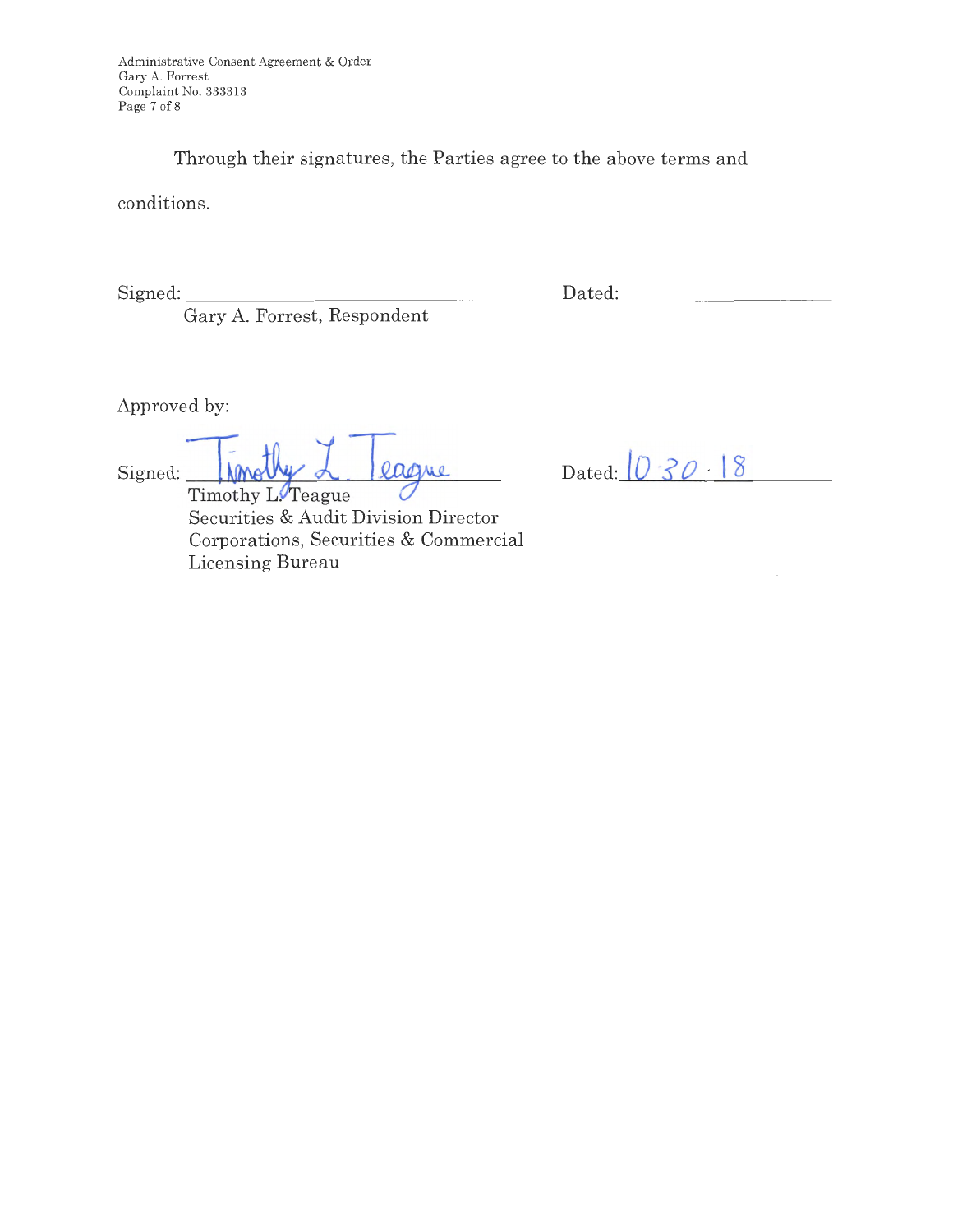Administrative Consent Agreement & Order Gary A. Forrest Complaint No. 333313 Page 8 of 8

# **C. ORDER**

The Administrator NOW, THEREFORE, ORDERS:

THE TERMS AND CONDITIONS IN THE FOREGOING FULLY EXECUTED CONSENT AGREEMENT ARE INCORPORATED BY REFERENCE AND MADE BINDING AND EFFECTIVE THROUGH THIS CONSENT ORDER.

 $By:$ 

Julia Dale inistrator and Director orporations, Securities & Commercial Licensing Bureau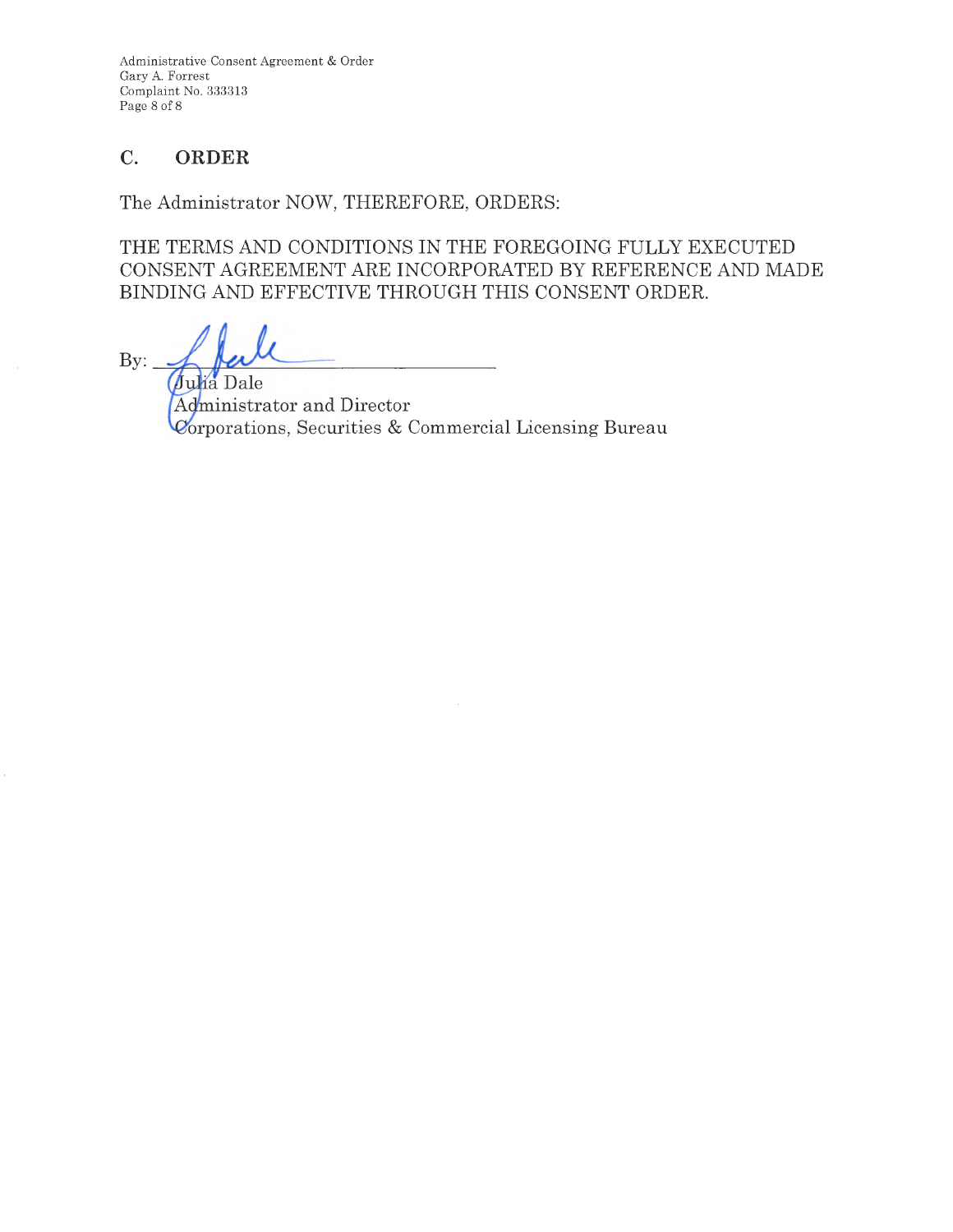## STATE OF MICHIGAN DEPARTMENT OF LICENSING AND REGULATORY AFFAIRS CORPORATIONS, SECURITIES & COMMERCIAL LICENSING BUREAU

In the Matter of:

Complaint No. 333313

I

GARY A. FORREST Unregistered CRD#l313782

Respondent.

---------------------

Issued and entered This  $294$  day of January, 2018

### NOTICE AND ORDER TO CEASE AND DESIST

Julia Dale, the Director of the Corporations, Securities & Commercial Licensing Bureau (the "Administrator"), pursuant to her statutory authority and responsibility to administer and enforce the Michigan Uniform Securities Act (2002), 2008 PA 551, as amended, MCL 451.2101 *et seq.* ("Securities Act"), hereby orders Gary A. Forrest ("Respondent") to cease and desist from offering and selling unregistered securities and from acting as an unregistered agent for Woodbridge Mortgage Investment Fund 3, LLC; Woodbridge Mortgage Investment Fund 3A, LLC; and Woodbridge Mortgage Investment Fund 4, LLC (collectively, "Woodbridge" unless individually identified), contrary to the Securities Act. Respondent is also notified of the opportunity to request a hearing in this matter.

### **I. BACKGROUND**

#### **A. The Respondent**

1. Gary A. Forrest is a Michigan resident. Respondent is not registered in any capacity pursuant to the Securities Act in Michigan.

#### **B. Findings of Fact**

1. The Bureau conducted an investigation of Respondent's activities under the Securities Act.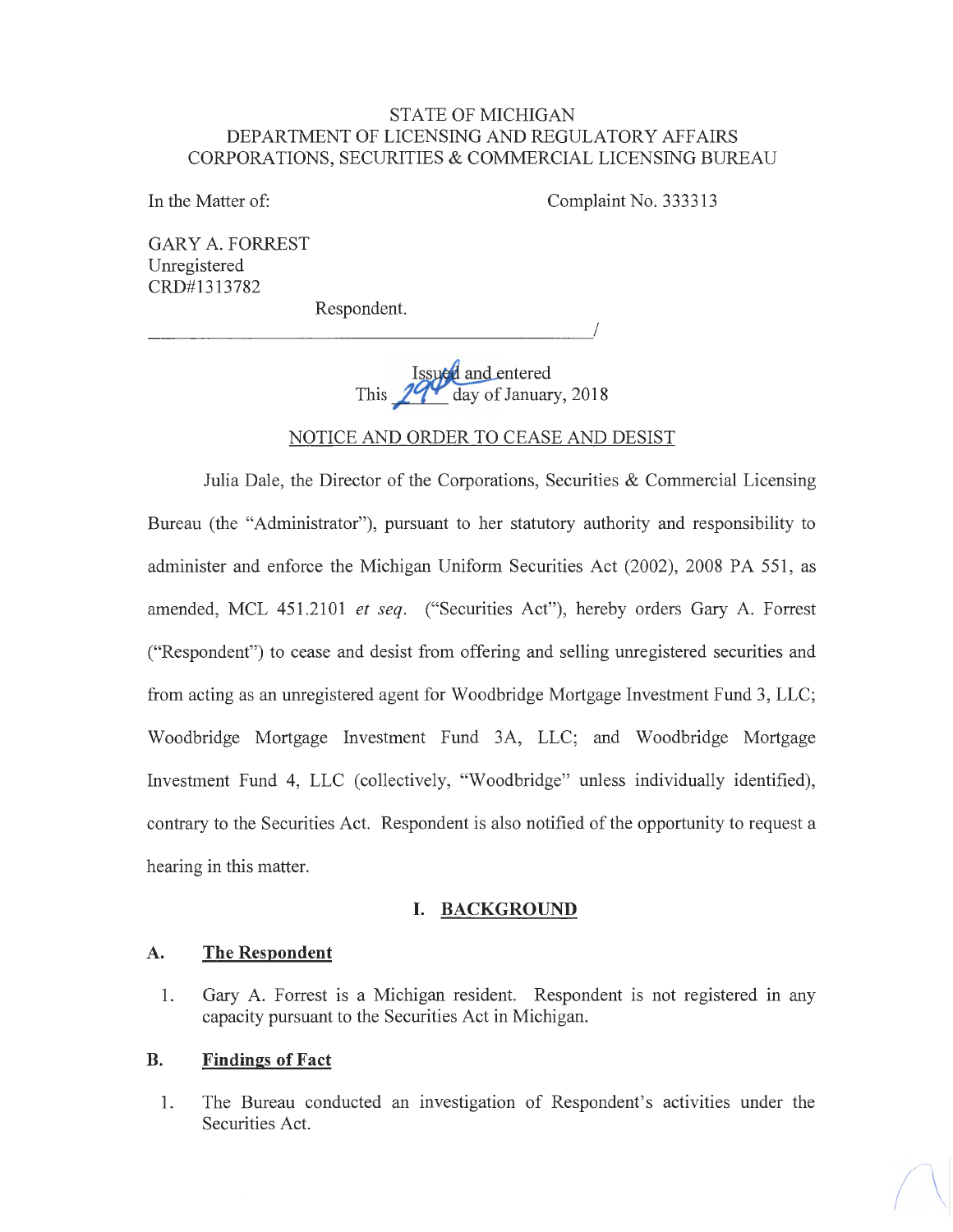- 2. On or around August 8, 2017, the Bureau issued orders against Woodbridge Mortgage Investment Fund 3, LLC; Woodbridge Mortgage Investment Fund 3A, LLC; and Woodbridge Mortgage Investment Fund 4 for violations of section 301 and section 501 of the Securities Act, MCL 451.2301 and MCL 451.2501. (Exhibits 1, 2, and 3).<sup>1</sup> None of the Woodbridge securities were federal covered, registered, or exempt from registration.
- 3. The investigation developed evidence that Respondent offered or sold Woodbridge securities in the form of notes as follows:
	- A. Respondent sold a Woodbridge Mortgage Investment Fund 3, LLC note to investor BJT for \$25,000 on or around July 21, 2017;
	- B. Respondent sold a Woodbridge Mortgage Investment Fund 4, LLC note to investors GTZ and KFZ for \$25,000 on or around May 9, 2017;
	- C. Respondent sold a Woodbridge Mortgage Investment Fund 4, LLC note to investors HF and KA for \$27, 500 on or around June 15, 2017;
	- D. Respondent sold a Woodbridge Mortgage Investment Fund 4, LLC note to investors JWD and JSD for \$50,000 on or around June 16, 2017;
	- E. Respondent sold a Woodbridge Mortgage Investment Fund 3A, LLC note to investors DWM and DLM for \$50,000 on or around June 15, 2017;
	- F. Respondent sold a Woodbridge Mortgage Investment Fund 4, LLC note to investors RHO and LJO for \$100,000 on or around May 8, 2017;
	- G. Respondent sold a Woodbridge Mortgage Investment Fund 4, LLC note to investors GTZ and KFZ for \$25,000 on or around May 9, 2017;
	- H. Respondent sold a Woodbridge Mortgage Investment Fund 4, LLC note to investors EKW and SLW for \$25,000 on or around November 16, 2016;

<sup>&</sup>lt;sup>1</sup> Multiple other states have initiated enforcement proceedings against Woodbridge and its affiliated entities. The United States Securities and Exchange Commission has initiated enforcement proceedings against Woodbridge at the federal level, and alleges that Woodbridge is a "Ponzi scheme" which has defrauded investors out of over one billion dollars nationwide.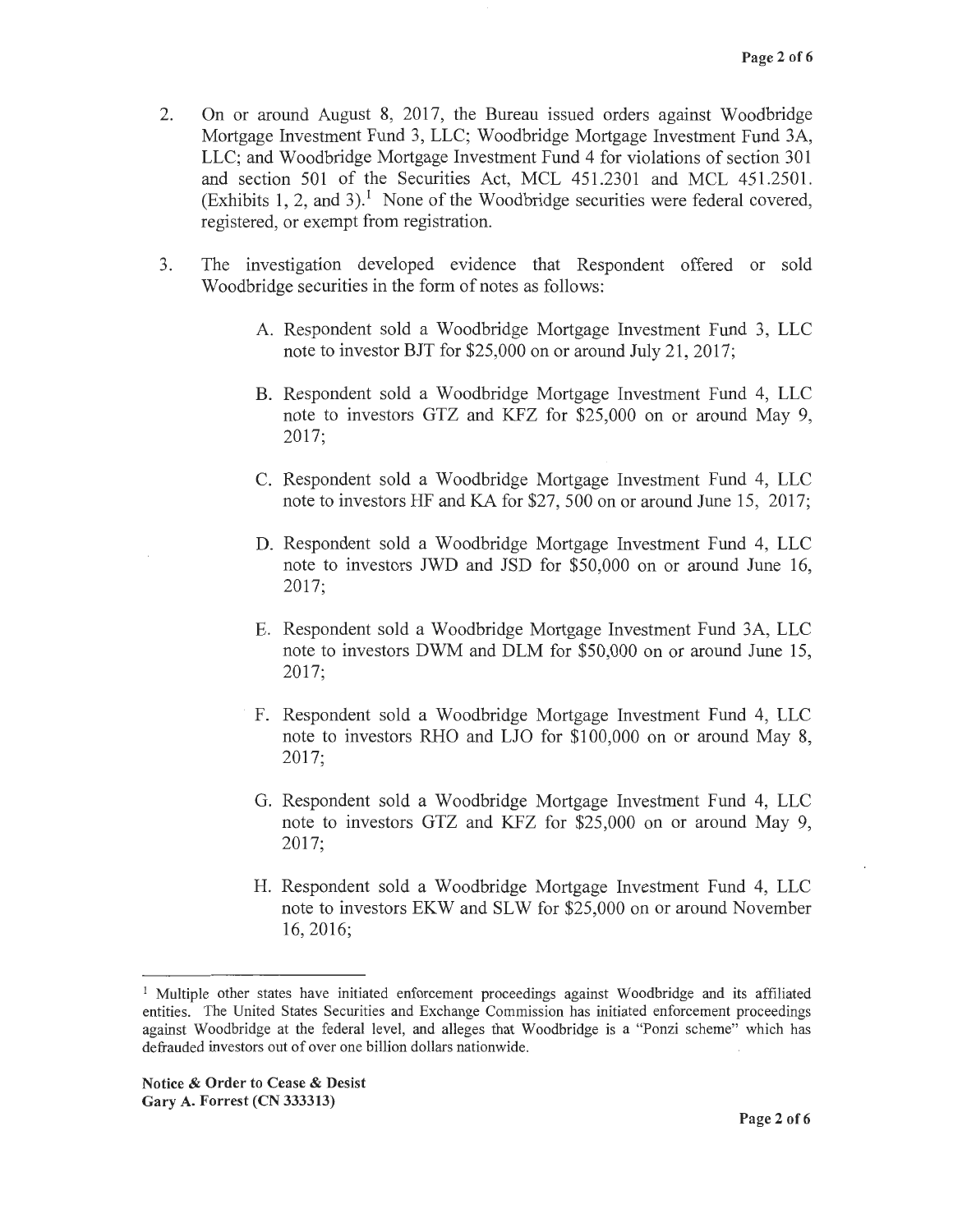- I. Respondent sold a Woodbridge Mortgage Investment Fund 4, LLC note to investor TC for \$92,286 on or around March 22, 2017;
- J. Respondent sold a Woodbridge Mortgage Investment Fund 4, LLC note to investors JRD and NLD for \$50,000 on or around March 17, 2017;
- K. Respondent sold a Woodbridge Mortgage Investment Fund 3A, LLC note to investor DJH Irrevocable Trust for \$25,000 on or around January 30, 2017; and
- L. Respondent sold a Woodbridge Mortgage Investment Fund 3A, LLC note to investor EH for \$78,218 on or around December 16, 2016.
- 4. The investigation developed evidence that Woodbridge paid Respondent \$32,900 in commissions to represent it in marketing, offering, and selling the securities identified in paragraphs I.B.3 and I.B.4.
- 5. Respondent is not registered or exempt from registration as an agent pursuant to the Securities Act in Michigan.

# II. **RELEVANT STATUTORY PROVISIONS**

1. Section 301 of the Securities Act, MCL 451.2301, states:

A person shall not offer or sell a security in this state unless 1 or more of the following are met:

(a) The security is a federal covered security.

(b) The security, transaction, or offer is exempted from registration under section 201 to 203.

- ( c) The security is registered under this act.
- 2. Section 402(1) of the Securities Act, MCL 451.2402(1), states:

An individual shall not transact business in this state as an agent unless the individual is registered under this act as an agent or is exempt from registration as an agent under subsection (2).

3. Section 503(1) of the Securities Act, MCL 451.2503(1), states:

In a civil action or administrative proceeding under this act, a person claiming an exemption, exception, preemption, or exclusion has the burden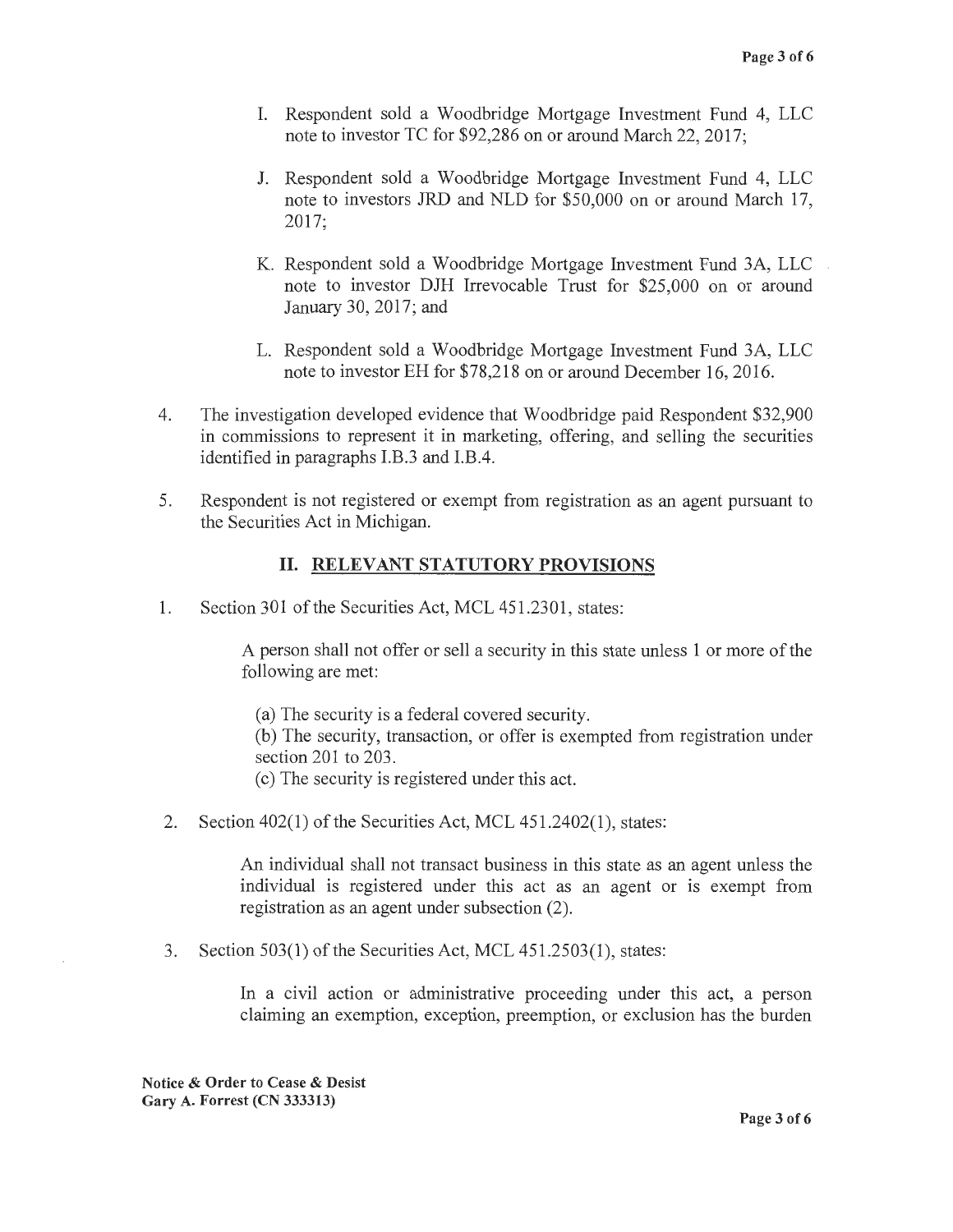to prove the applicability of the exemption, exception, preemption, or exclusion.

## III. **CONCLUSIONS OF LAW**

- 1. Respondent Gary A. Forrest offered or sold twelve Woodbridge securities in the State of Michigan which were not federally covered, exempt from registration, or registered, in violation of section 301 of the Securities Act, MCL 451.2301.  $(Exhibit 1)$ .
- 2. Respondent Gary A. Forrest acted as an agent for Woodbridge in the offer and sale of twelve securities without the benefit of registration or a properly-claimed exemption, in violation of section 402(1) of the Securities Act, MCL 451.2402(1).

# **IV. ORDER**

IT IS THEREFORE ORDERED, pursuant to section 604 of the Securities Act, MCL 451.2604, that:

- A. Respondent shall immediately CEASE AND DESIST from offering and selling umegistered securities and from acting as an umegistered agent, contrary to the Securities Act.
- B. Pursuant to section 604(2) of the Securities Act, this Notice and Order to Cease and Desist is IMMEDIATELY EFFECTIVE.
- C. In her Final Order, the Administrator, under section 604(4) of the Securities Act, MCL  $451.2604(4)$ , intends to impose a civil fine of \$32,900.00 against Respondent.
- D. Pursuant to section 508 of the Securities Act, MCL 451.2508, a person that willfully violates the Securities Act, or an order issued under the Securities Act, is guilty of a felony punishable by imprisonment for not more than 10 years or a fine of not more than \$500,000.00 for each violation, or both. An individual convicted of violating a rule or order under this act may be fined, but shall not be imprisoned, if the individual did not have knowledge of the rule or order.

# **V. NOTICE OF OPPORTUNITY FOR HEARING**

Section 604 of the Securities Act, MCL 451.2604, provides that Respondent has 30 days beginning with the first day after the date of service of this Notice and Order to Cease and Desist to submit a written request to the Administrator asking that this matter be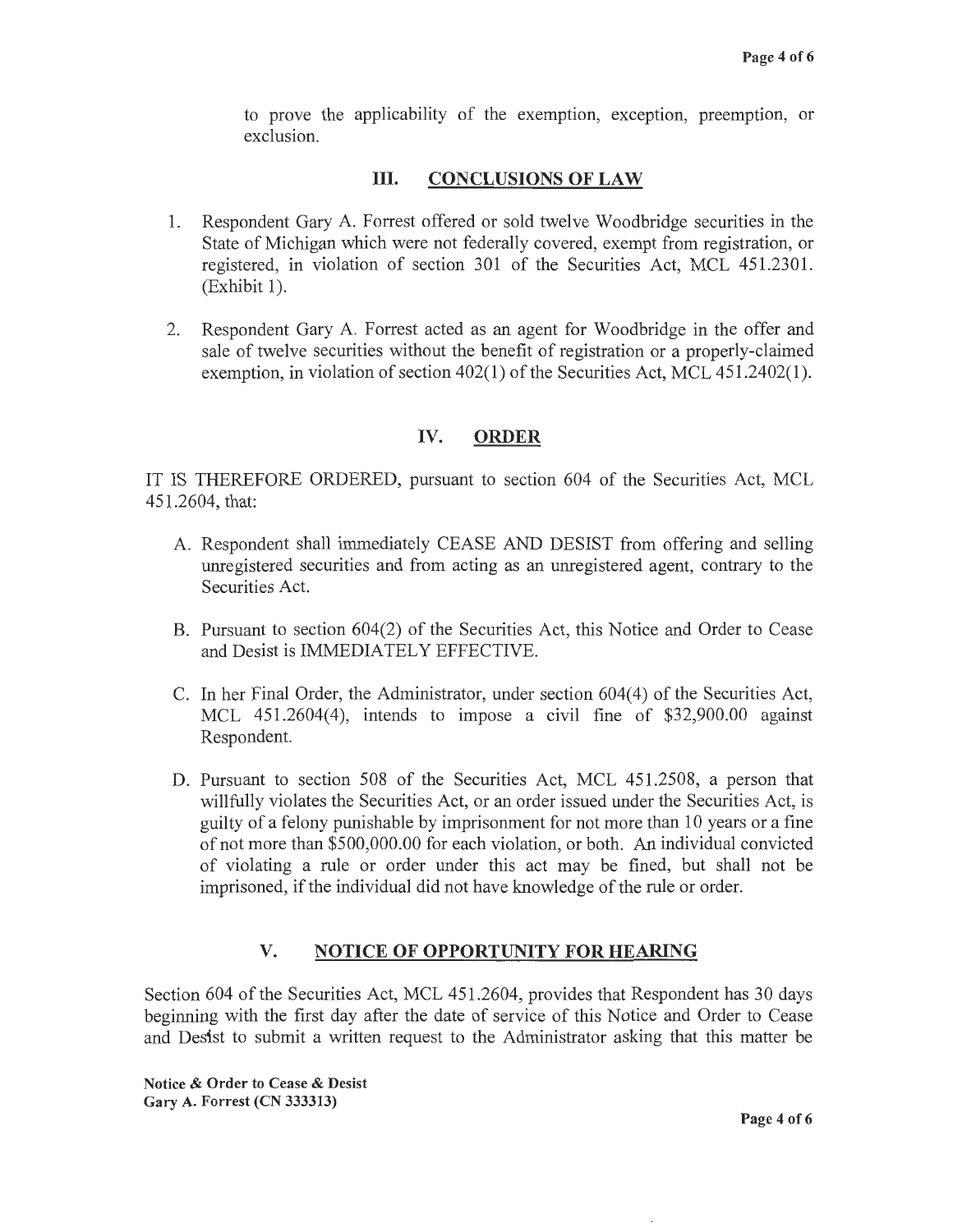scheduled for a hearing. If the Administrator receives a written request in a timely manner, the Administrator shall schedule a hearing within 15 days after receipt of the request. The written request for a hearing must be addressed to:

> Corporations, Securities & Commercial Licensing Bureau Regulatory Compliance Division P.O. Box 30018 Lansing, MI 48909

#### **VI. ORDER FINAL ABSENT HEARING REQUEST**

A. Under section 604 of the Securities Act, MCL 451.2604, the Respondent's failure to submit a written request for a hearing to the Administrator within 30 days after the service date of this **NOTICE AND ORDER TO CEASE AND DESIST** shall result in this order becoming a **FINAL ORDER** by operation of law. The **FINAL ORDER** includes the imposition of the fines cited described in section IV.C., and the fine amounts set forth below will become due and payable to the Administrator within sixty (60) days after the date this order becomes final:

> $$32,900.00 - Gary A$ . Forrest, under section 604 of the Securities Act, MCL 451.2604.

B. CIVIL FINE payments should be payable to the STATE OF MICHIGAN and contain identifying information (e.g., names and complaint numbers) and mailed to the following address:

> Corporations, Securities & Commercial Licensing Bureau Final Order Monitoring P.O. Box 30018 Lansing, MI 48909

- C. Failure to comply with the terms of this Order within the time frames specified may result in additional administrative penalties, including the summary suspension or continued suspension of all registrations held by Respondent under the Securities Act, the denial of any registration renewal, and/or the denial of any future applications for registration, until full compliance is made. Respondent may voluntarily surrender or withdraw a registration under the Securities Act; however, the surrender or withdrawal will not negate the summary suspension or continued suspension of the relevant registrations or any additional administrative proceedings if a violation of this Order or the Securities Act occurred.
- D. Failure to pay the civil fines within six (6) months after this Order becomes final may result in the referral of the civil fines to the Michigan Department of Treasury for collection action against Respondents.